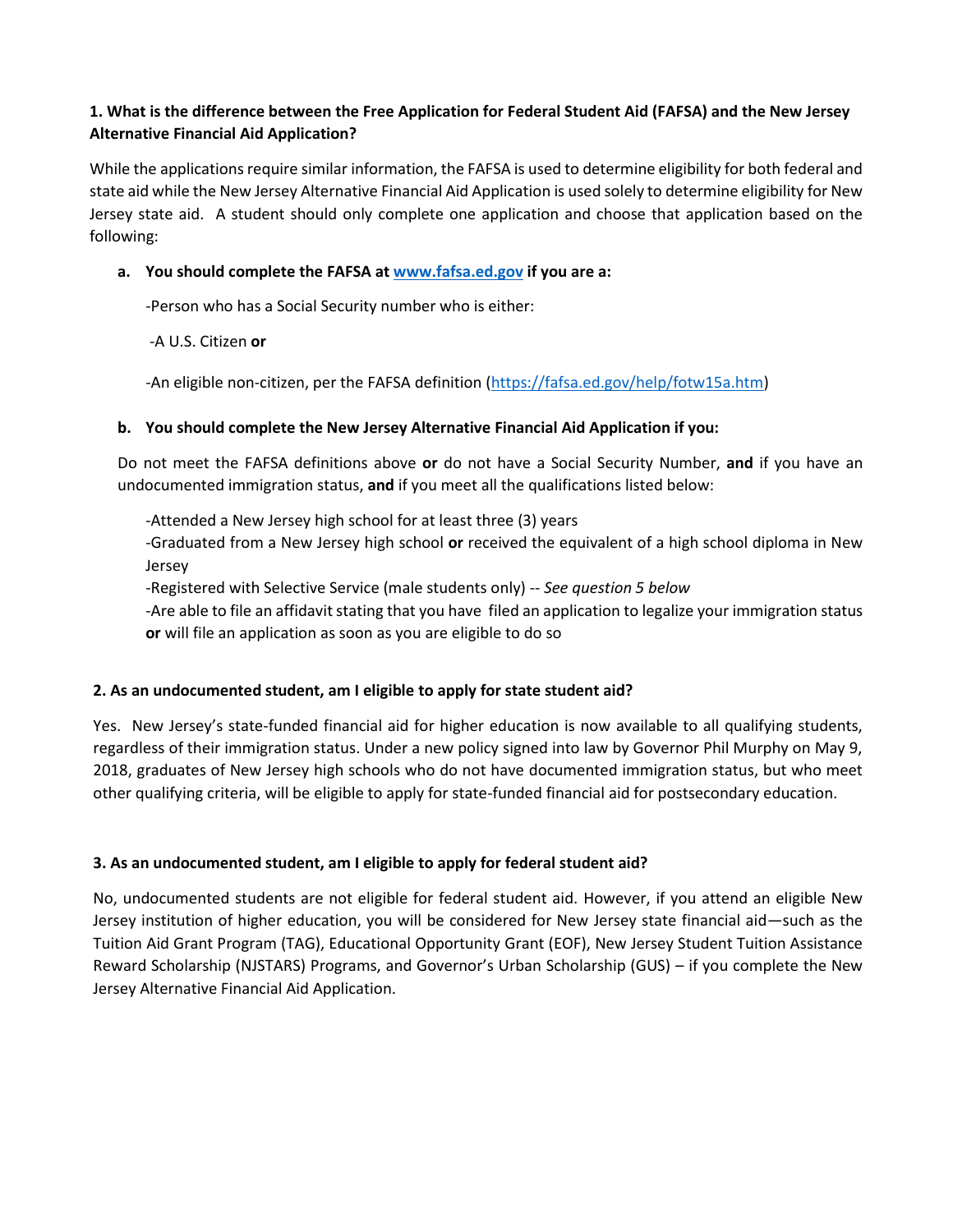#### **4. How do I apply for State Financial Aid as an undocumented student?**

The New Jersey Alternative Financial Aid Application is used by undocumented students who meet all the eligibility requirements. The New Jersey Higher Education Student Assistance Authority (HESAA) processes the application, and any aid received can only be used at eligible New Jersey institutions. The New Jersey Alternative Financial Aid Application can be found here:

#### [https://www.hesaa.org/Pages/NJAlternativeApplication.aspx.](https://www.hesaa.org/Pages/NJAlternativeApplication.aspx)

U.S. citizens and eligible non-citizens such as permanent residents should complete the FAFSA at [www.fafsa.ed.gov.](http://www.fafsa.ed.gov/) They may be eligible for federal student aid as well as New Jersey state aid.

#### **5. Am I required to be registered for the Selective Service?**

If you are a male between the ages of 18 and 25, you are required to register with the Selective Service System (SSS) and show proof of registration to your institution before receiving state financial aid. The SSS does not share your immigration status. You can register by mail even if you do not have a Social Security number. Do not register online if you do not have a Social Security number. **It can take one to two months to receive proof of registration after the form is submitted. For more information, visit the Selective Service website: [www.sss.gov.](http://www.sss.gov/)**

### **6. Where can I get help with completing the New Jersey Alternative Financial Aid Application?**

You can visit the financial aid office at the school you plan on attending, or you can contact HESAA Customer Care at 609-584-4480.

## **7. Do I have to wait until my parents or I file my tax returns to complete my New Jersey Alternative Financial Aid Application?**

No, the New Jersey Alternative Financial Aid Application uses prior-prior tax year information. For example, for the 2020-2021 school year application, you will use 2018 income information.

### **8. What if I or my parents do not file a tax return?**

You may still apply, however, in order for students to qualify for New Jersey State aid, upon request, applicants must provide proof of verifiable income, such as U.S. Tax return transcripts, IRS wage statements, or proof of income through a federal or state agency, i.e. TANF, SSI, WIC, etc.

### **9. When is the deadline to submit?**

If you are a continuing student who received New Jersey State aid during the 2019-2020 academic year, the deadline to submit your application is April 15, 2020 to be considered for State aid for the 2020-2021 academic year. If you are a new student or did not receive New Jersey State aid during the 2019-2020 academic year, the